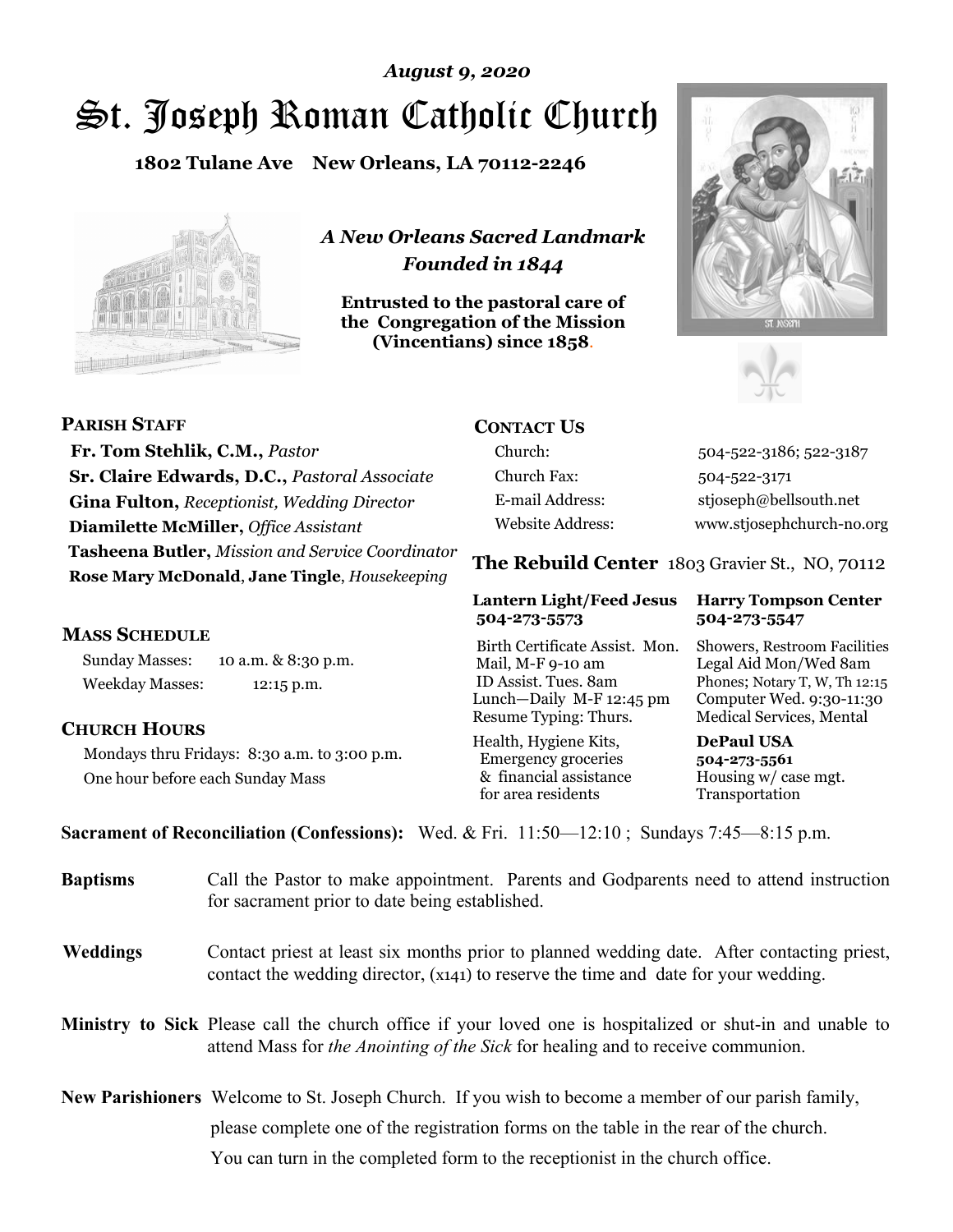# **The Nineteenth Sunday of Ordinary Time August 9, 2020**



### **10:00 am Parishioners and Benefactors of St. Joseph Church**

 **8:30 pm Joseph Morales, Jr. +; Helen Wilson +; Trudy Ali +; Rush Limbaugh** 

| Monday, August 10, 2020—St. Lawrence, Deacon           | <b>Sunday, August, One in Faith #1089</b>                                     |
|--------------------------------------------------------|-------------------------------------------------------------------------------|
| 12:15 am J.S. Boyer; Souls in Purgatory                | <b>READINGS FOR THE WEEK</b>                                                  |
| Tuesday, August 11, 2020—St. Clare                     |                                                                               |
| 12:15 am Sr. Claire Edwards, DC                        | Monday: 2 Cor 9:6-10; Ps 112:1-9; Jn 12:24-26                                 |
| Wednesday, August 12, 2020—St. Jane Frances de Chantal | Tuesday: Ez 2:8 - 3:4; Ps 119; Mt 18:1-14                                     |
| 12:15 am Aubrey N. Ganus                               | Wed: Ez 9:1-7; 10:18-22; Ps 113; Mt 18:15-20                                  |
| Thursday, August 13, 2020—Ss. Pontian & Hippolytus     | Thursday: Ez 12:1-12; Ps 78:56-62; Mt 18:21 - 19:1                            |
| 12:15 am Jonah Andrew Schiro                           | Friday: Ez 16:1-15; Is 12:2-6; Mt 19:3-12                                     |
| Friday, August 14, 2020—St. Maximillian Kolbe          | Sunday: Is 56:1, 6-7; Ps 67:2-3, 5, 6, 8;<br>Rom 11:13-15, 29-32; Mt 15:21-28 |
| $12:15$ am Madeline von Almen +                        |                                                                               |
|                                                        |                                                                               |

**YOUR PRAYERS ARE ASKED FOR THE FOLLOWING PARISHIONERS , WHO ARE IN NEED OF HEALING:**  Dorothy Alexander, Jorge Arzuaga, Beatrice Augustin, Anthony Blaise, Clarke Bordelon, Lawrence & Mamie Brown, Angelle Campbell; John & Cindi Caron, Julianna Chevalier; Sue Dakote, Mary Duet, John & Kathleen Gebbia, Sylvia Daily-Powell, Joseph Delay, Terry Eggleston, Linda Elwood, Heather Faircloth, Frances Fiegler, Darrell & Ramona Ford, Donald Frazier, June & Mark Eiserloh, Shirley Gaither, Roselyn Hansen, Sarah Hollier-Watkins, Marvin Johnston, Jim Karam, Bill Kroetz, Ken & Bette Kussman, Nowell Lacking, Landy Lanza, James Leung, Andrew Marino, Sara Marino, Karen McCoy, Donna Moore, Maura O'Donovan, CHF, Tina Roderfeld, Bernie Saul; Pippy Sanders, Louise Sonnier, Mel & Gaspar Schiro; Theard Simms, Fr. Tom Stehlik, CM, Virginia Stehlik, Malcolm Taylor, Jane Tonglet, Fritz & George Tripkovich, Corliss Truhill; Georgiana Prevost, Marion Vaughn, Juanita Ware, Cathleen Ward, Warren Webster, Mary Willis, Lynn Williams, C & JA Slocum.

#### **CATHOLIC LENS SERIES: LIVING THE GOSPEL IN A FRACTURED CULTURE** Join us!

The Catholic Community Foundation and Notre Dame Seminary are co-hosting the Fall 2020 Catholic Lens Series: Living the Gospel in a Fractured Culture. In the four-part series, speakers will explore the foundational principles that guide our Catholic mission of unity in the world and bring a message of hope and encouragement. The first event, Developing a Catholic Lens: The Church as a "Creative Minority," takes place on Wednesday, September 2, from 6:30 to 7:30 p.m. You may attend the series in-person or virtually. In-person events will be held at Schulte Auditorium at Notre Dame Seminary, and they will be socially-distanced with a 100 attendee maximum per event. Please see this flyer for more details. Registration is required. Click here to register for the events. Questions? Please contact Dr. Susie Veters at sveters@ccfnola.org or 504.596.3042.

### **ARCHDIOCESAN NATURAL FAMILY PLANNING CLASSES**

With professional instruction, Natural Family Planning has proven itself to be safe, effective, and a moral way for couples to plan their families. It is a method which respects the meaning of human sexuality as God created it and thus marital love is enhanced and strengthened. The Office of Marriage and Family Life is offering a class series in the SymptoPro™ Method of Natural Family Planning. This series will be conducted by Kelly Donahue of the Archdiocese of New Orleans. This is a virtual class series utilizing Zoom. The dates of the class series are September 5, September 19, October 3 and October 31, 2020. The Zoom class hours are 1:00 p.m. – 3:00 p.m. The class on October 31, 2020 will be in-person rather than via Zoom. The cost is \$105.00 and includes all classes and materials. Preregistration is required. Register online https:// nolacatholicfla.regfox.com/sympto-thermal-nfpcourse.